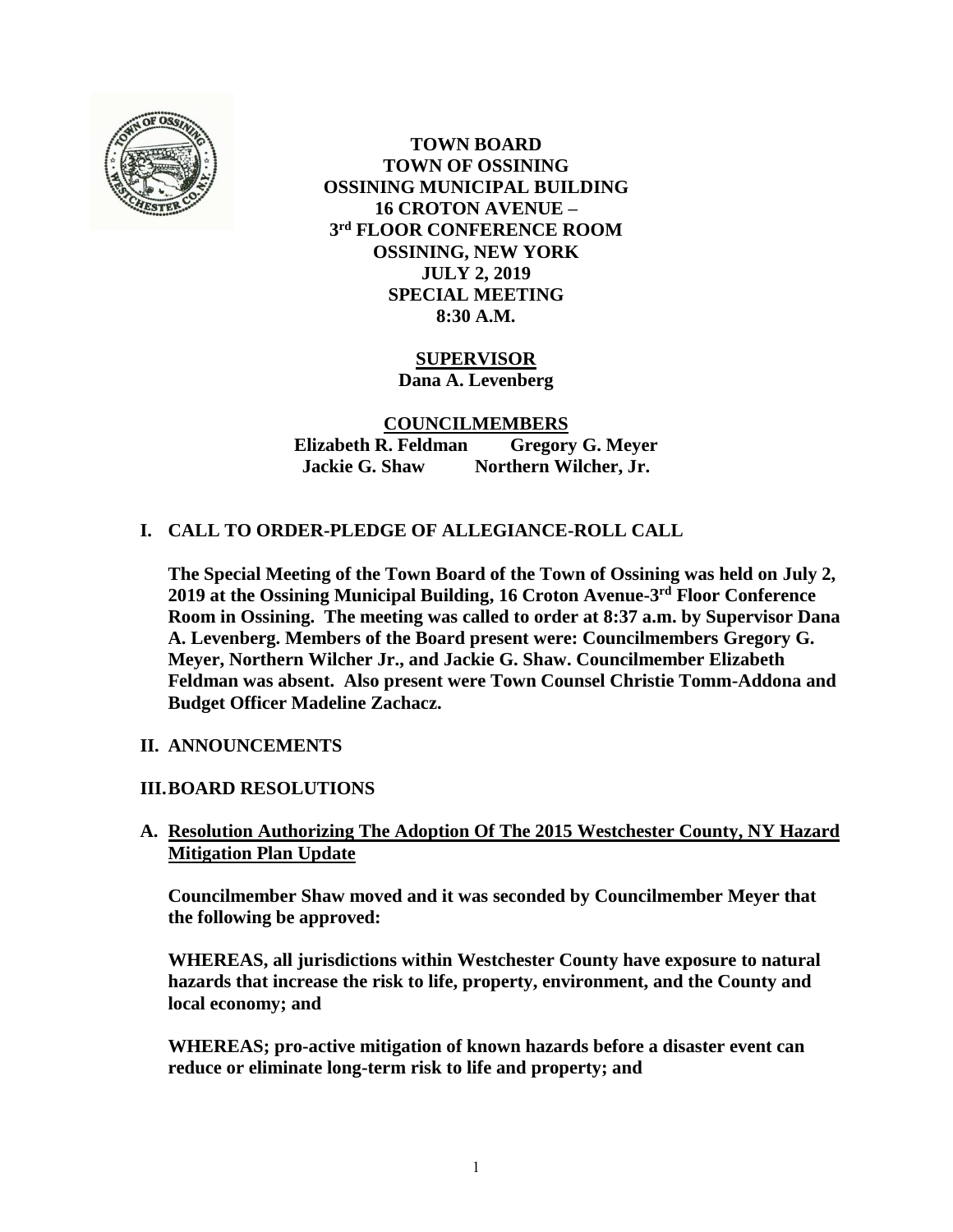**WHEREAS, The Disaster Mitigation Act of 2000 (Public Law 106-390) established new requirements for pre and post disaster hazard mitigation programs; and**

**WHEREAS; a coalition of Westchester County municipalities with like planning objectives has been formed to pool resources and create consistent mitigation strategies within Westchester County; and**

**WHEREAS, the coalition has completed a planning process that engages the public, assesses the risk and vulnerability to the impacts of natural hazards, develops a mitigation strategy consistent with a set of uniform goals and objectives, and creates a plan for implementing, evaluating and revising this strategy;**

**NOW, THEREFORE, BE IT RESOLVED that the Town of Ossining:**

- 1) **Adopts in its entirety, the 2015 Westchester County Hazard Mitigation Plan (the "Plan") as the jurisdiction's Natural Hazard Mitigation Plan, and resolves to execute the actions identified in the Plan that pertain to this jurisdiction.**
- 2) **Will use the adopted and approved portions of the Plan to guide pre- and postdisaster mitigation of the hazards identified.**
- 3) **Will coordinate the strategies identified in the Plan with other planning programs and mechanisms under its jurisdictional authority.**
- 4) **Will continue its support of the Mitigation Planning Committee as described within the Plan.**
- 5) **Will help to promote and support the mitigation successes of all participants in this Plan.**
- 6) **Will incorporate mitigation planning as an integral component of government and partner operations.**
- 7) **Will provide an update of the Plan in conjunction with the County no less than every five years.**

**Motion Carried: Unanimously**

**B. Permission to Sell Alcohol at Town of Ossining Summer Concert Series- Greater Ossining Chamber of Commerce**

**Councilmember Wilcher moved and it was seconded by Councilmember Shaw that the following be approved:**

**Resolved that the Greater Ossining Chamber of Commerce is hereby authorized to operate a concession stand during the Summer Concert Series event held on July 26th at the Louis Engel Waterfront Park in the Town of Ossining and to sell, for consumption by persons over 21 years of age, beer, wine, and/or cider; and** 

**Be it further Resolved, that the Greater Ossining Chamber of Commerce will also obtain all necessary permits including an event permit from the New York State Liquor Authority and will provide proof of insurance and the letter of indemnity to the Town in a form acceptable to Counsel to the Town.**